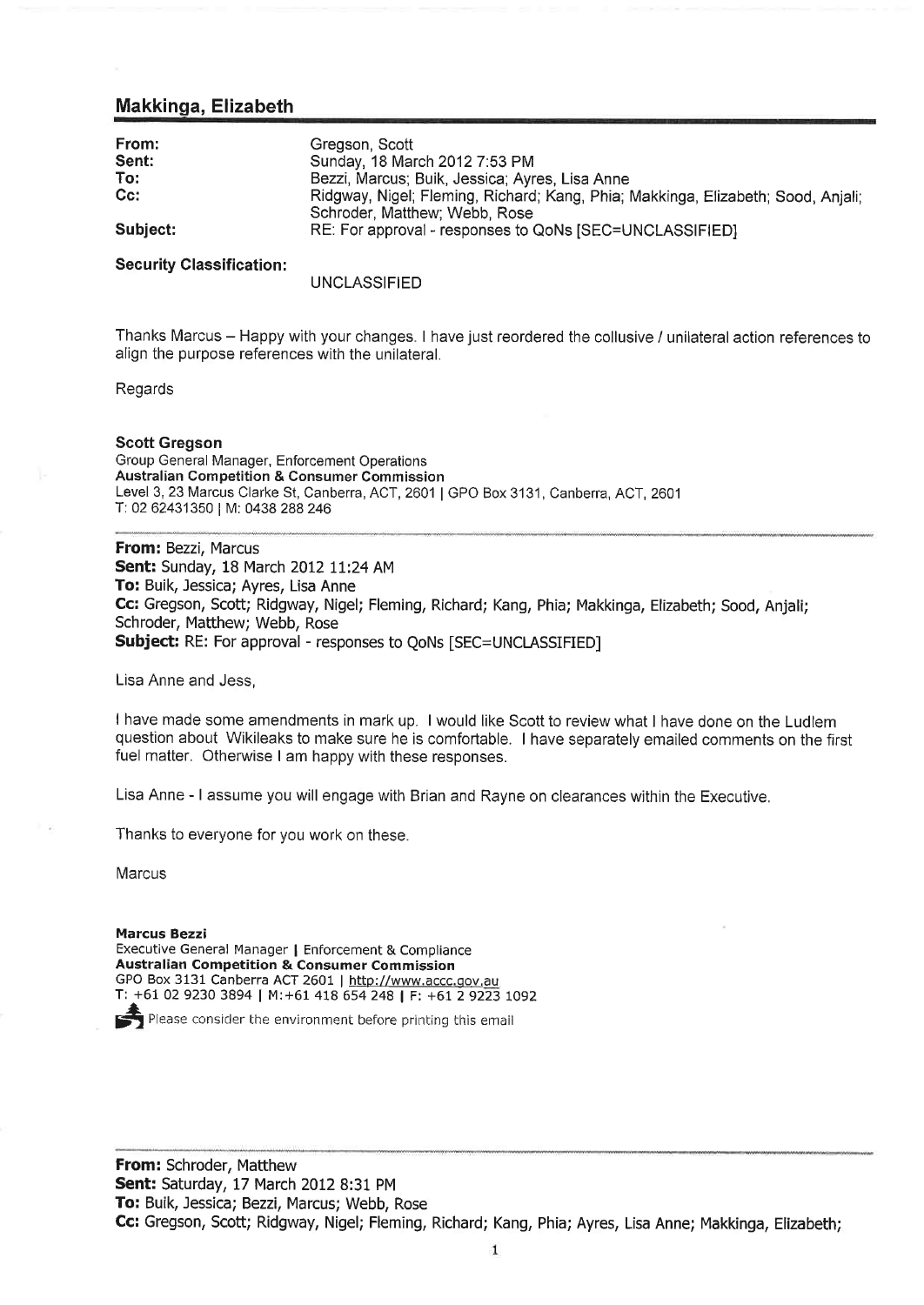# Sood, Anjali Subject: Re: For approval - responses to QoNs [SEC=UNCLASSIFIED]

Thanks Jessica

I have reviewed each of the fuel-related responses (101-105 and 1248) and am happy with the responses.

Regards

Matt

From: Buik, Jessica Sent: Friday, March 16, 2012 05:15 PM To: Bezzi, Marcus; Schroder, Matthew; Webb, Rose Cc: Gregson, Scott; Ridgway, Nigel; Fleming, Richard; Kang, Phia; Ayres, Lisa Anne; Makkinga, Elizabeth; Sood, Anjali Subject: For approval - responses to QoNs [SEC=UNCLASSIFIED]

Good afternoon Marcus, Matt and Rose

Below is the list of QoNs that ECD Exec are coordinating/responsible for.

Marcus - these are all now attached for your review and approval. I note that we are waiting on input from Finance in relation to 1002-1007.

Matt - we have liaised with Fuel in relation to 101-105, and look forward to any feedback you may have on this final version. Given the content of 1248, Enforcement has not commented on the response prepared by Fuel.

Rose - Monica Bourke kindly provided input into 106-114, and I look forward to any feedback you may have on this final version.

Responses are due by midday Sunday. Can all changes please be marked in track.

Please let me know if you have any questions or concerns.

Kind regards

Jess

- ' 101-105 Williams Predatory Pricing Petrol Station Operators Enforcement (lead) and Fuel D<sub>12</sub>/33323
- 106-114 Edwards ACCC Act Supermarkets and Suppliers - Enforcement (lead) and Mergers -D<sub>12</sub>/33322
- $270 -$  Bushby Climate Change OCEO (lead) and AER D12/33320
- 1002-1007 Bushby Government Advertising Compliance Strategies (lead) and Finance -D12/33289
- $1225 \text{Cormann} \text{Anticompetitive Arrangements} \text{Superannuation System} \frac{D12/41353}{D12/41353}$
- 1241 Ryan Component Pricing Airline Tickets Enforcement D12/34790
- 1242-1243 Ryan Consumer Law Repair Notices Compliance Strategies D12/34789
- 1244 Cormann Default Superannuation Funds Enforcement D12/34788
- $1245 -$  Ludlam Financial Blockage Mastercard Enforcement D12/34787
- 1246 Ludlam Financial Services Blockage Enforcement D12/34793